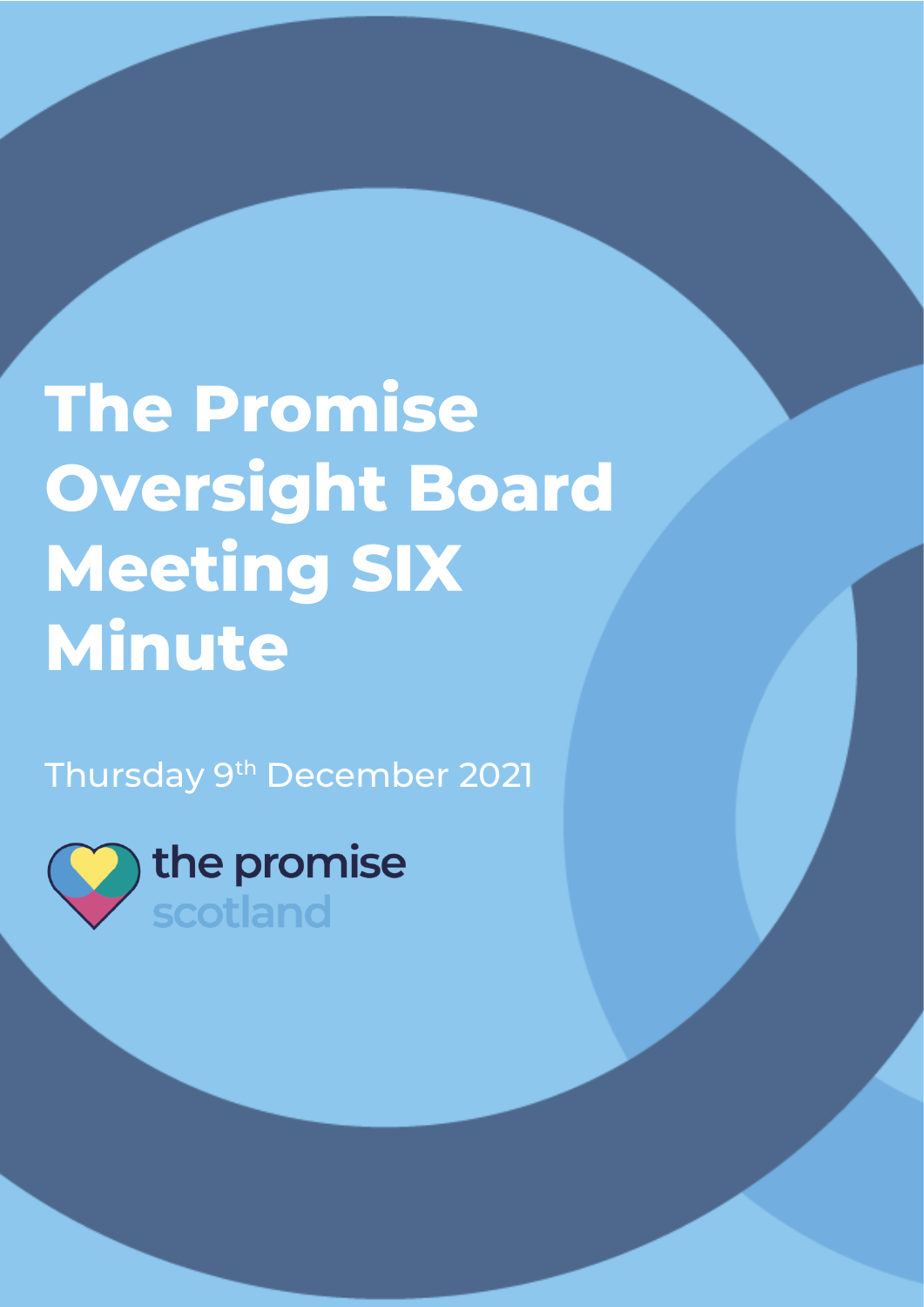

## **The Promise Scotland Oversight Board Meeting SIX– 9 th December 2021** MINUTE

| <b>Attendees:</b>                        |                        |  |  |  |
|------------------------------------------|------------------------|--|--|--|
| Fiona Duncan                             | Oversight Board Chair  |  |  |  |
| Anna Fowlie                              | Oversight Board Member |  |  |  |
| Ashley Cameron                           | Oversight Board Member |  |  |  |
| Carrie McLaughlan                        | Oversight Board Member |  |  |  |
| David Anderson                           | Oversight Board Member |  |  |  |
| Euan Currie                              | Oversight Board Member |  |  |  |
| Ewan Aitken                              | Oversight Board Member |  |  |  |
| Dr Helen Whincup                         | Oversight Board Member |  |  |  |
| Iain MacRitchie                          | Oversight Board Member |  |  |  |
| Jemma Kerr                               | Oversight Board Member |  |  |  |
| Kezia Dugdale                            | Oversight Board member |  |  |  |
| Maria McGill                             | Oversight Board Member |  |  |  |
| Prof Morag Treanor                       | Oversight Board Member |  |  |  |
| Neil Squires                             | Oversight Board Member |  |  |  |
| Dr Patricia Watts                        | Oversight Board Member |  |  |  |
| Ruth Glassborow                          | Oversight Board Member |  |  |  |
| Ryan McCuaig                             | Oversight Board Member |  |  |  |
| <b>Sharon McGhee</b>                     | Oversight Board Member |  |  |  |
| Taliah Drayak                            | Oversight Board Member |  |  |  |
| <b>Tracey McFall</b>                     | Oversight Board Member |  |  |  |
| In attendance from The Promise Scotland: |                        |  |  |  |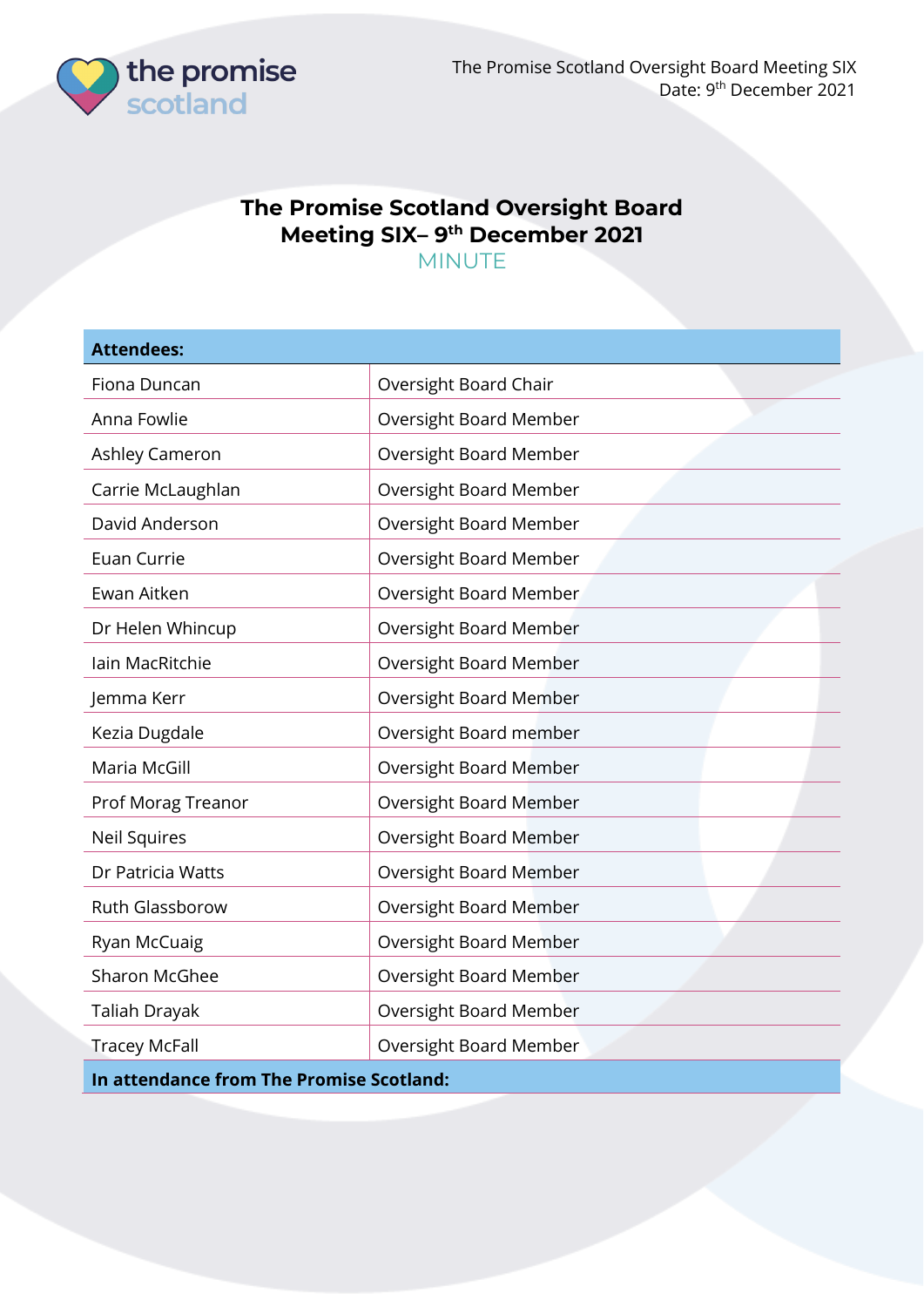

| <b>Claire Stuart</b>     | Head of Evidence                   |  |  |
|--------------------------|------------------------------------|--|--|
| Fionnuala Contier-Lawrie | Governance Projects Officer        |  |  |
| Mairi Clare Rodgers      | <b>Head of External Affairs</b>    |  |  |
| Mhairi Glen              | Finance and Admin Officer (minute) |  |  |
| Morag Burnett            | Governance Lead                    |  |  |
| <b>Apologies:</b>        |                                    |  |  |
| Jasmin-Kasaya Pilling    | Oversight Board Member             |  |  |
| Fiona McFarlane          | Head of Oversight                  |  |  |

| <b>Minute of Meeting:</b> |                                                                                                                                                                                                            |
|---------------------------|------------------------------------------------------------------------------------------------------------------------------------------------------------------------------------------------------------|
|                           | 1. Welcome - Closed session.                                                                                                                                                                               |
| $11:00 - 11:40$           | ◆ Fiona welcomed and thanked everyone for joining.                                                                                                                                                         |
|                           | The Board had a closed session with the Chair to reflect on the past year.                                                                                                                                 |
|                           | <b>Minutes and Actions from previous meeting(s)</b><br>2.                                                                                                                                                  |
| $11.40 - 11:50$           | $\bullet$ The Board was taken through the draft minute from the October<br>meeting page by page for its approval. The minute was approved.                                                                 |
|                           | $\bullet$ The Board was taken through the matters arising log. All actions are<br>either completed or in progress. A session will be run on the Outcomes<br>Framework on 13 <sup>th</sup> of January 2022. |
|                           | <b>Discussion paper on Report ONE</b><br>3.                                                                                                                                                                |
|                           | Copies of the Discussion Paper were distributed                                                                                                                                                            |
| $11.50 - 13:00$           | ◆ Fiona introduced the Discussion Paper, asking the Board to consider what they<br>would like Report ONE to achieve. Ideas were captured on post-it notes and<br>shared.                                   |
|                           | Fiona reminded the Board of the timeline up to production of the final version.                                                                                                                            |
|                           | The Board then had time to read the Discussion Paper with a focus on agreed<br>purpose, content, tone and audience.                                                                                        |
|                           | The group broke up to read the Discussion Paper and reconvene after lunch for<br>discussion and comment.                                                                                                   |